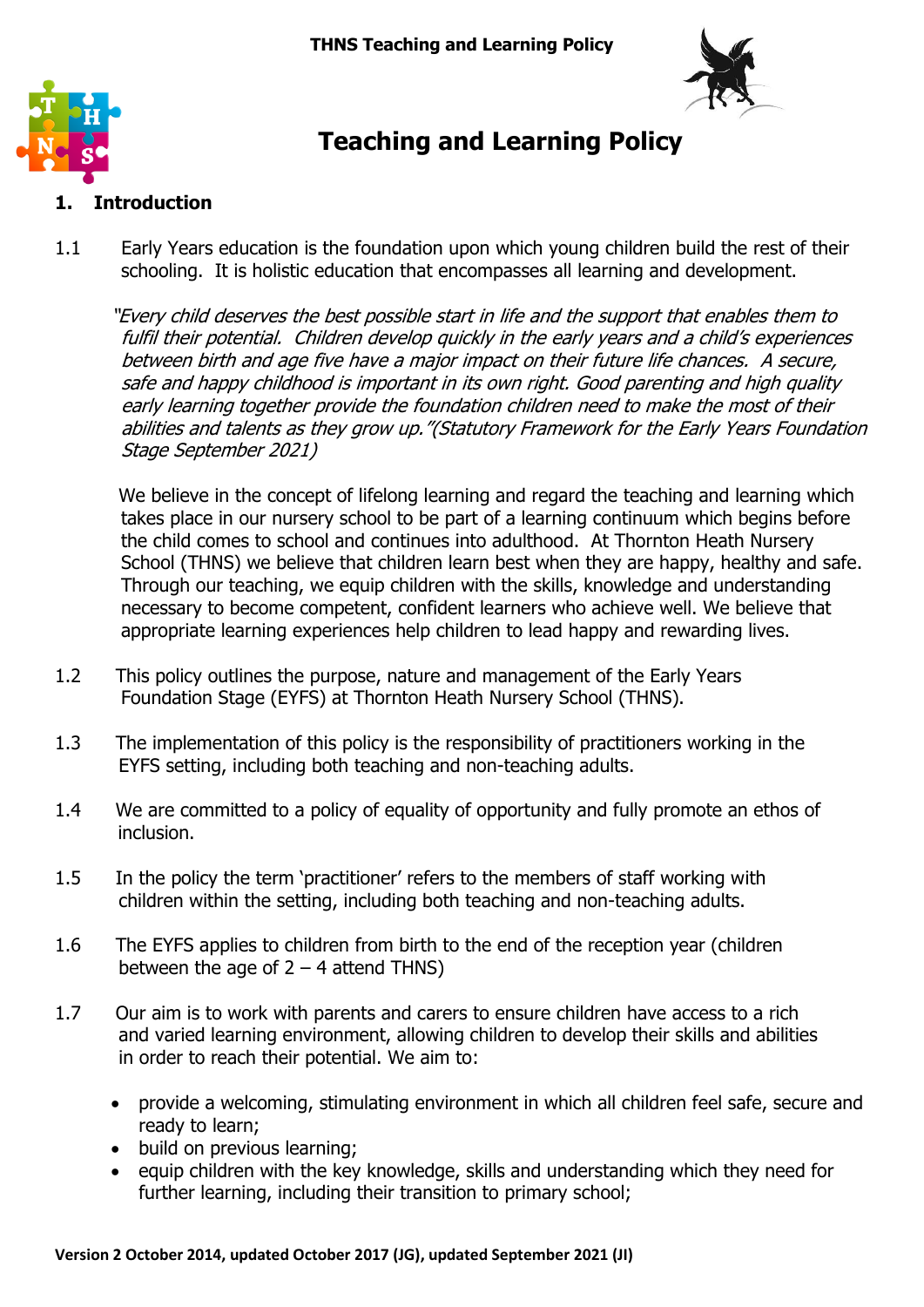#### **THNS Teaching and Learning Policy**

- provide a language rich environment in order to develop a child's communication and language skills;
- listen to children and respond to children's interests:
- be responsive to individual children's needs and ensure they access a broad and balanced curriculum;
- enable children to access resources and equipment independently and at their level enabling them to become confident, resourceful, enquiring and independent learners;
- stimulate and encourage creative thinking;
- foster children's self-esteem and resilience and ensure that children develop a selfimage of themselves as capable learners who have a 'can do' approach to learning;
- help children build positive relationships with other people encouraging them to respect the needs, ideas and feelings of others;
- enable children to understand their community, and help them feel a valued part of it;
- develop a working partnership with all parents/carers which value the knowledge, skills and experience they have to offer and also promote wider family learning.
- 1.9 At Thornton Heath Nursery School we are committed to underpinning our provision with the four themes of the Statutory Framework for The Early Years Foundation Stage in our nursery classes.
	- **a)** Unique Child
	- **b)** Positive Relationships
	- **c)** Enabling Environments
	- **d)** Learning and Development

## **2 Unique child**

At THNS we recognise that children learn and develop in different ways and at different rates and this is reflected in our provision.

- 2.1 The characteristics of effective teaching and learning support the child to become a motivated and effective learner. Children will **play and explore** and 'have a go' at using all available resources; developing their experiences.
- 2.2 Children will develop resilience and enjoy achievements through **active learning** and will make links, explore their ideas and strategies for problem solving through **creating and thinking critically.** Practitioners support the children in developing all these characteristics through playing alongside children and, where necessary, scaffolding and supporting their thoughts.
- 2.3 It is important to us that all children at THNS are 'safe'. We educate children on boundaries, rules and limits and to help them understand why they exist. We provide children with choices to help them to develop these important life skills.
- 2.4 Children should be allowed to take risks, but need to be taught how to recognise and avoid hazards, both within school and in the wider environment.
- 2.5 We encourage a healthy lifestyle including taking exercise, eating healthy food and oral health. Children are involved in preparing our healthy daily snack.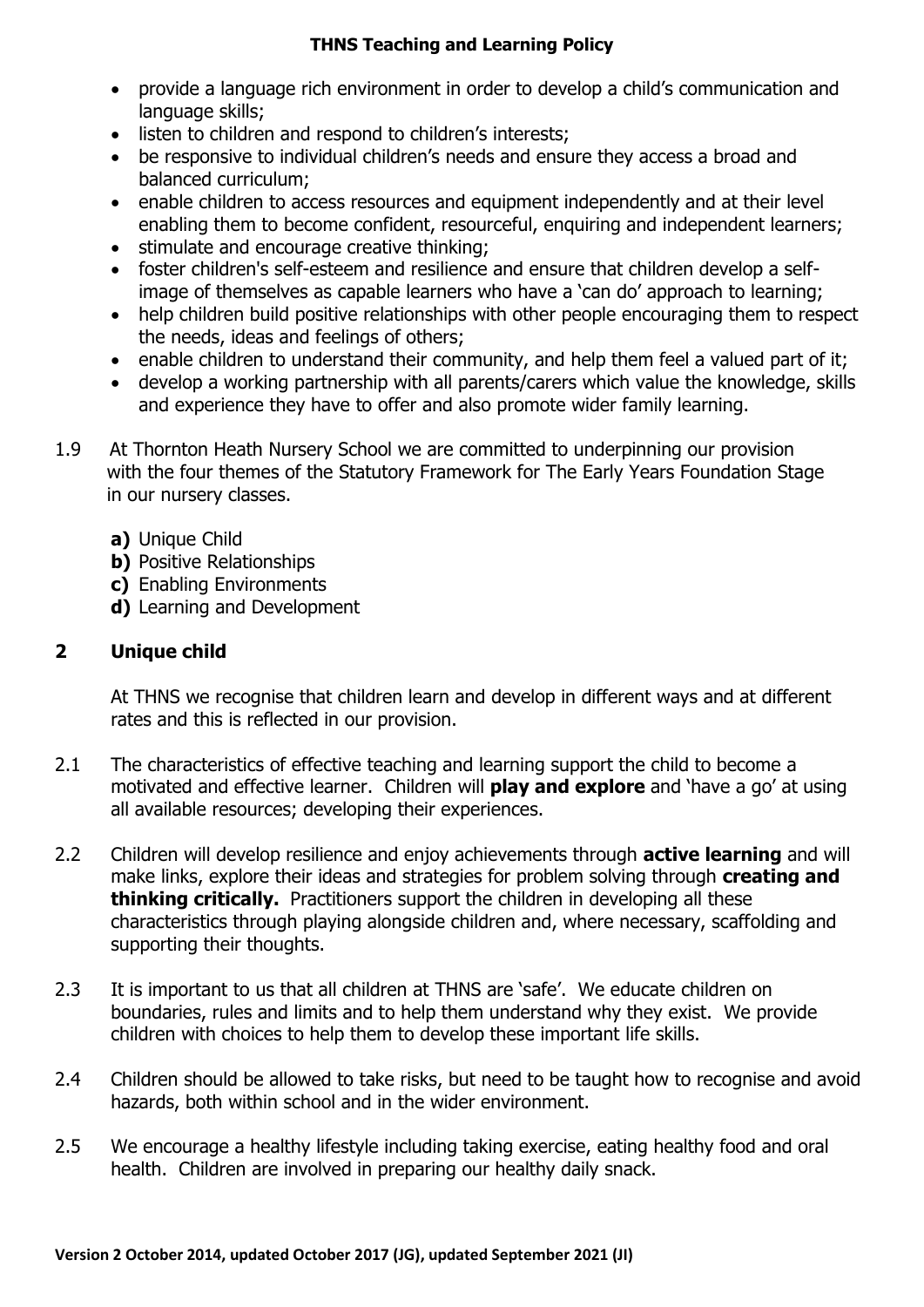## **3 Positive relationships**

- 3.1 We promote positive relationships between staff, parents and children and work together for the children to achieve at the highest levels possible.
- 3.2 We value the strengths and knowledge each individual brings to THNS. We respect and support learning without prejudice, bias or judgement.
- 3.3 Children are taught how to deal with difficult situations and relationships through the Personal, Social and Emotional Development curriculum as well as through their daily interactions with adults and other children.
- 3.4 We recognise that parents and carers are the child's first educators and their importance for the child's welfare and education is paramount.
- 3.5 All children are greeted as they come into the nursery classes and have a familiar routine.
- 3.6 Staff work with each child either on a one to one basis, in a small group or as part of a larger group.
- 3.7 Each child has an identified keyworker who, along with the class teacher and other professionals, helps the child become familiar with the setting, build confidence, and offers a settled relationship for the child and builds relationships with their parents and carers. It is the responsibility of the key worker to:
	- a) observe, monitor and assess each child's development;
	- b) plan and set targets for each child's learning to ensure progress is made in all areas of the EYFS;
	- c) share observations with the child and their parent/carer;
	- d) share targets with the child and their parent/carer;
	- e) celebrate and share success and achievement;
	- f) support transitions between places of learning during the day and between settings;
	- g) model correctly spoken English and appropriate behaviour;
	- h) extend children's thinking with skilful questioning and dialogue;
	- i) set clear and consistent boundaries for children's behaviour in line with our behaviour policy.
- 3.8 Each keyworker is paired with another to ensure continuity for children in times of absence. We expect parents and carers will work with keyworkers by:
	- a) ensuring their children attend regularly and arrive punctually;
	- b) talking with them about their child's progress and working to support their learning at home;
	- c) share their child's successes at home with their keyworker;
	- d) helping their children come to school ready to learn.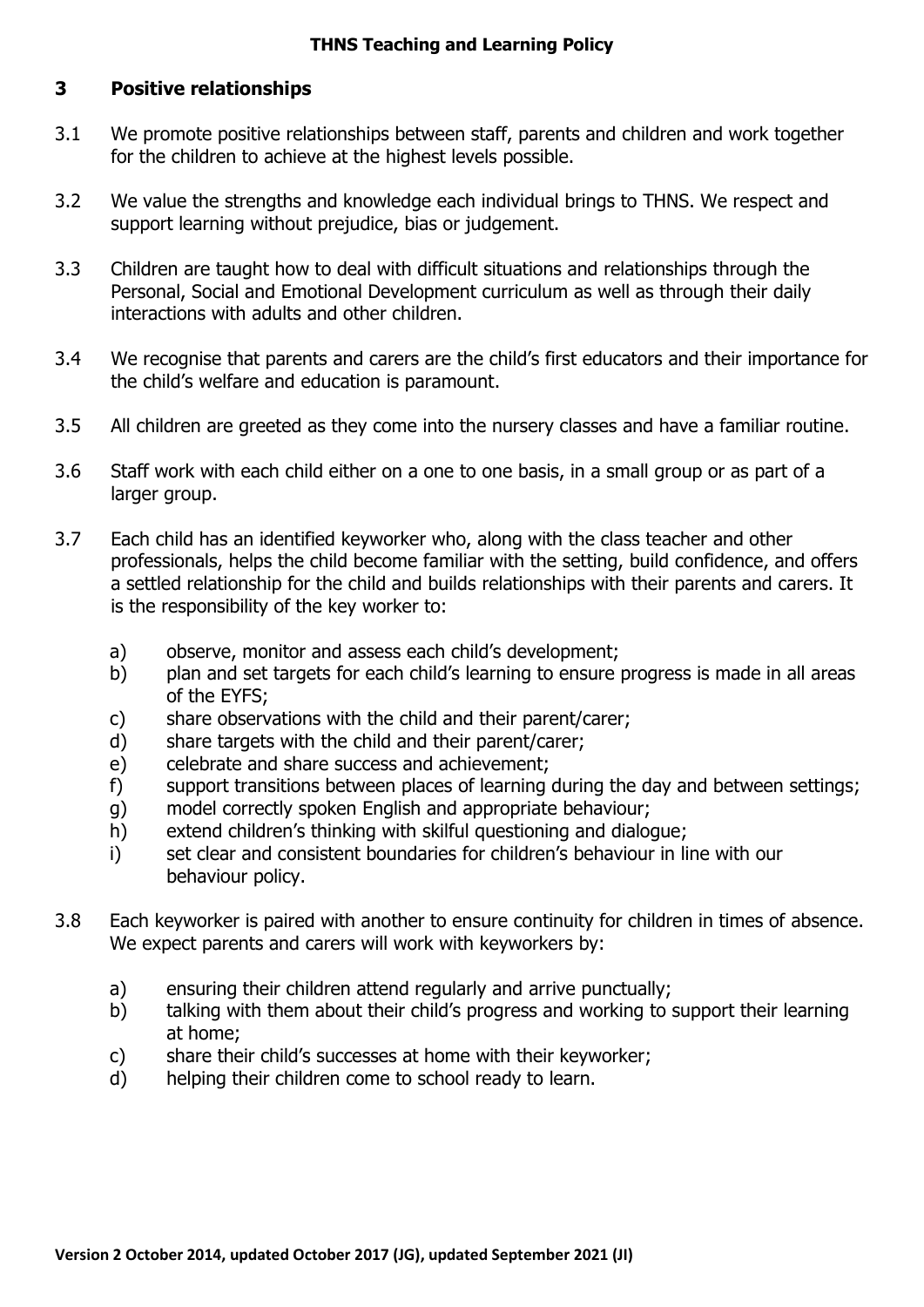## **4 Enabling environments**

- 4.1 At THNS we recognise the importance of a rich learning environment which is wellresourced and maintained. The environment needs to be clean and accessible so that children can easily use the materials they need and be involved in looking after them.
- 4.2 The environment celebrates children's work and achievements through displays that are current and attractive. It should be reflective of children's cultural and ethnic backgrounds.
- 4.3 The environment is set up in learning areas, where children are able to find and locate equipment and resources independently. There are areas where the children can be active, be quiet and rest.
- 4.4 There is an outdoor area for children to access. This has a positive effect on the children's development. Being outdoors offers opportunities for doing things in different ways and on different scales than when indoors. It offers the children the opportunity to explore, use their senses and be physically active and exuberant.
- 4.5 As far as possible we offer the same opportunities and areas of learning in all of our environments and the children have free flow between different areas.
- 4.6 We observe the children during child initiated learning and offer additional resources and support to enrich their learning. We support, challenge and extend their learning through timely intervention.
- 4.7 To ensure that we meet the individual needs of all of our children we make regular observations of the children's interactions, interests, skills, and development of concepts.
- 4.8 These observations are used to inform our planning for groups of children, for individuals and our provision for resources as appropriate.

# **5 Learning and development**

- 5.1 There are seven areas of learning and development which address children's physical, cognitive, linguistic, social and emotional development and are interconnected. This ensures the delivery of a holistic, child-centred curriculum which allows children to make lots of links between what they are learning. All areas of learning and development are given equal weighting and value.
- 5.2 Three areas (the prime areas) are crucial to develop lifelong learning and to help children form relationships.

**Communication and Language** – children have opportunities to speak and listen in a range of situations and experience a rich language environment to enable them to develop their own use of ambitious language. They increasingly build their levels of concentration and can give their attention to what others say and respond appropriately

**Personal, Social and Emotional Development** - children develop confidence in their own abilities and develop a positive sense of self. They learn how to look after their bodies and manage personal needs independently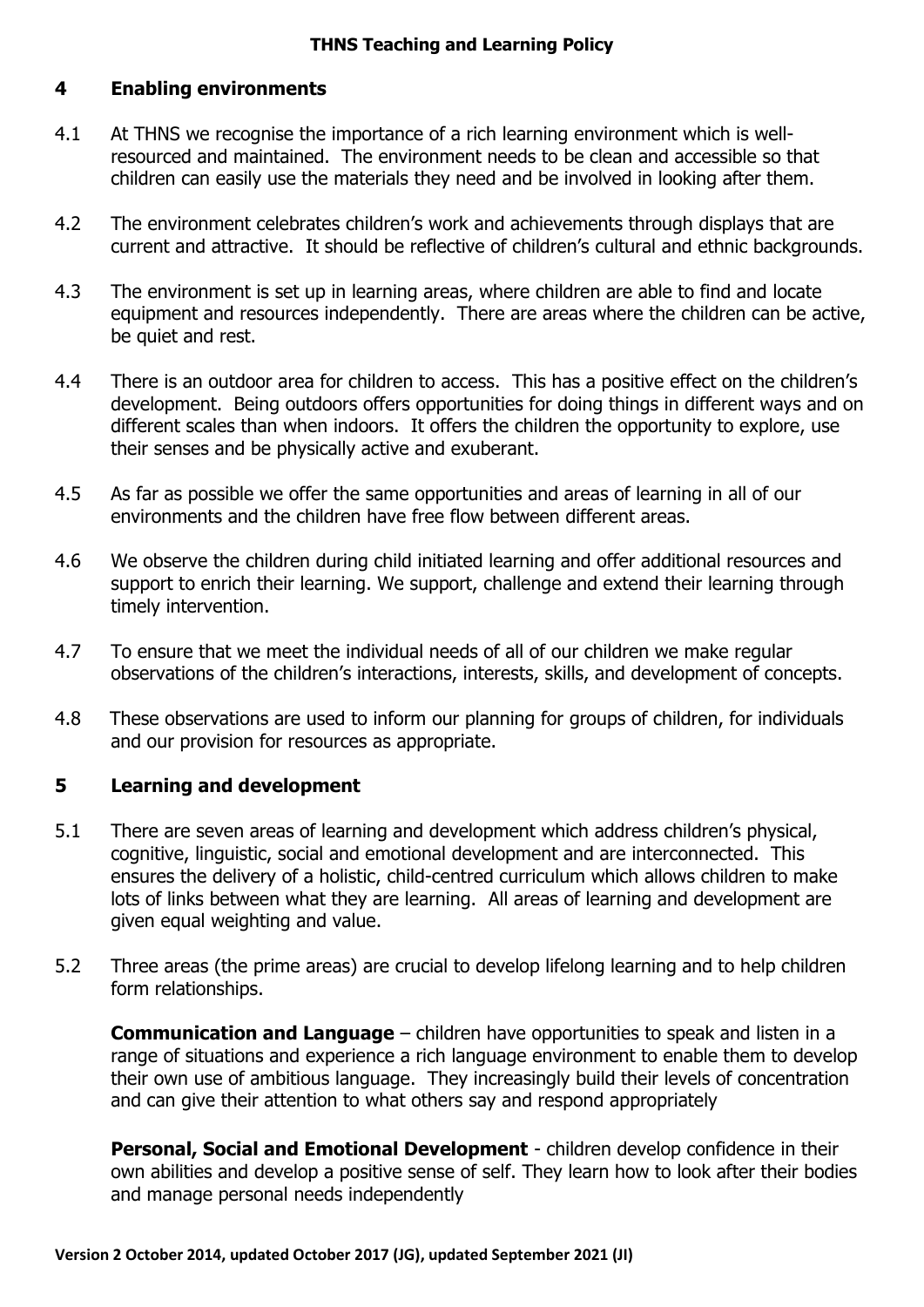**Physical Development** – children have opportunities to be active and develop coordination (both gross motor and fine motor) enabling them to pursue happy, healthy and active lives

5.3 The prime areas are strengthened and applied through four further areas (specific areas):

**Literacy** – involves children learning how letters link to the sounds and begin to read and write. Children develop a life-long love of reading and through carefully crafted questioning acquire comprehension skills

**Mathematics** – children develop a deep understanding of the numbers to ten. They are provided with frequent and varied opportunities to build and apply this understanding developing a secure base of knowledge and vocabulary from which mastery of mathematics is built

**Understanding of the World** – children are guided to make sense of their physical world and their community. Children are supported to identify and discuss similarities and differences between things in the past and now, different religious and cultural communities and in the world around them

**Expressive Arts and Design** – involves engaging with the arts enabling them to explore and play with a wide range of media and materials. Children are encouraged to participate in performing songs, rhymes, poems and stories with others

- 5.4 We have an overview of topics in EYFS which is designed to provide a broad, balanced curriculum in order to cover all areas of development. However, we also try to follow the children's interests when planning for individuals and groups of children and involve them in choosing activities and resources. We value all areas of learning and development and understand that they are interconnected.
- 5.5 Children, parents and carers are encouraged to be involved in the next steps for learning through the children's Learning Journey book, termly 'next step' targets and parent consultations within keyworker week.

# **6. Active learning through play**

- 6.1 We recognise that young children learn best when they are actively engaged and involved in their learning. We understand that active learning involves other people, objects, ideas and events that engage and involve children for sustained periods. Therefore, we believe that early years' education should be as practical as possible and our setting has a strong underpinned ethos of learning through play.
- 6.2 We recognise the importance of children's play. It is an essential and rich part of their learning process, supporting them in all areas of development.
- 6.3 Play is a powerful motivator encouraging children to be creative and to develop their ideas, understanding and language. Play is also flexible and able to suit the preferred learning style of the child. It can provide multiple ways for children to learn a variety of different skills and concepts.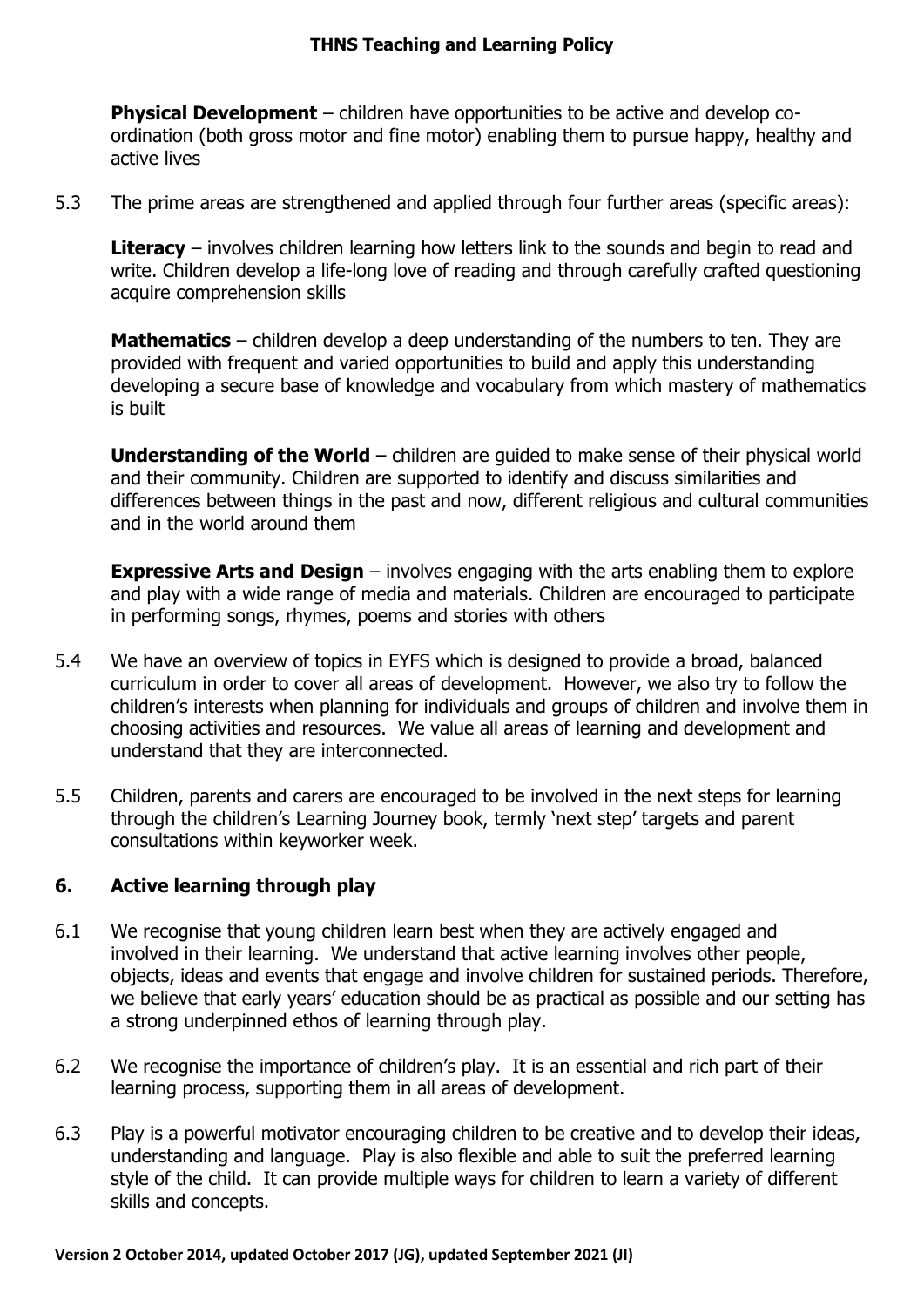- 6.4 At THNS practitioners provide both structured and unstructured play opportunities inside and outside.
- 6.5 Activities are designed to engage children in practical, first-hand experiences which will support children to discover, explore, investigate, develop their personal interests and areas of curiosity, and help to make sense of the world around them as they begin to understand specific concepts.
- 6.6 Play opportunities are also set up to provide children with opportunities to apply newly acquired knowledge, demonstrating their skills and level of understanding.
- 6.7 In providing these active learning opportunities through play we understand the central position of play within the EYFS framework.
- 6.8 Child-initiated learning is an important part of our daily routine and whenever possible adult–directed activities are play based, active and related to the children's interests.
- 6.9 We aim to help children with their learning through observing, getting involved in their play, supporting their thinking and asking open ended questions.
- 6.10 At THNS we believe that early years' education is important in its own right and should not be viewed simply as preparation for the next stage of children's education.

## **7. Assessment and record keeping**

- 7.1 In response to the new statutory framework for the early years foundation stage, the Trust has devised a bespoke assessment criterion which focuses on children embedding core skills throughout the early years in readiness for year one. The non-statutory Development Matters revised 2021 was used as a guide to develop this.
- 7.2 On-going assessment is an essential aspect of the effective running of the EYFS at THNS. Regular, planned and focused assessments are made of children's learning and individual needs.
- 7.3 A record of each child's progress in all areas of their learning is kept by retaining and filing their assessment data.
- 7.4 The main EYFS assessment method is through practitioners' observations of children in different teaching and learning contexts, including both adult focused activities and child initiated play.
- 7.5 Observations take place on a daily basis (both formally and informally). Practitioners make time to carry out planned observations of individuals and groups of children regularly. They also make spontaneous observations in order to capture significant moments of children's learning.
- 7.6 All practitioners are involved in observing children. They use observations to support their developing knowledge of individual children. It informs them of children's abilities, needs, interests, play schemas and learning styles and supports planning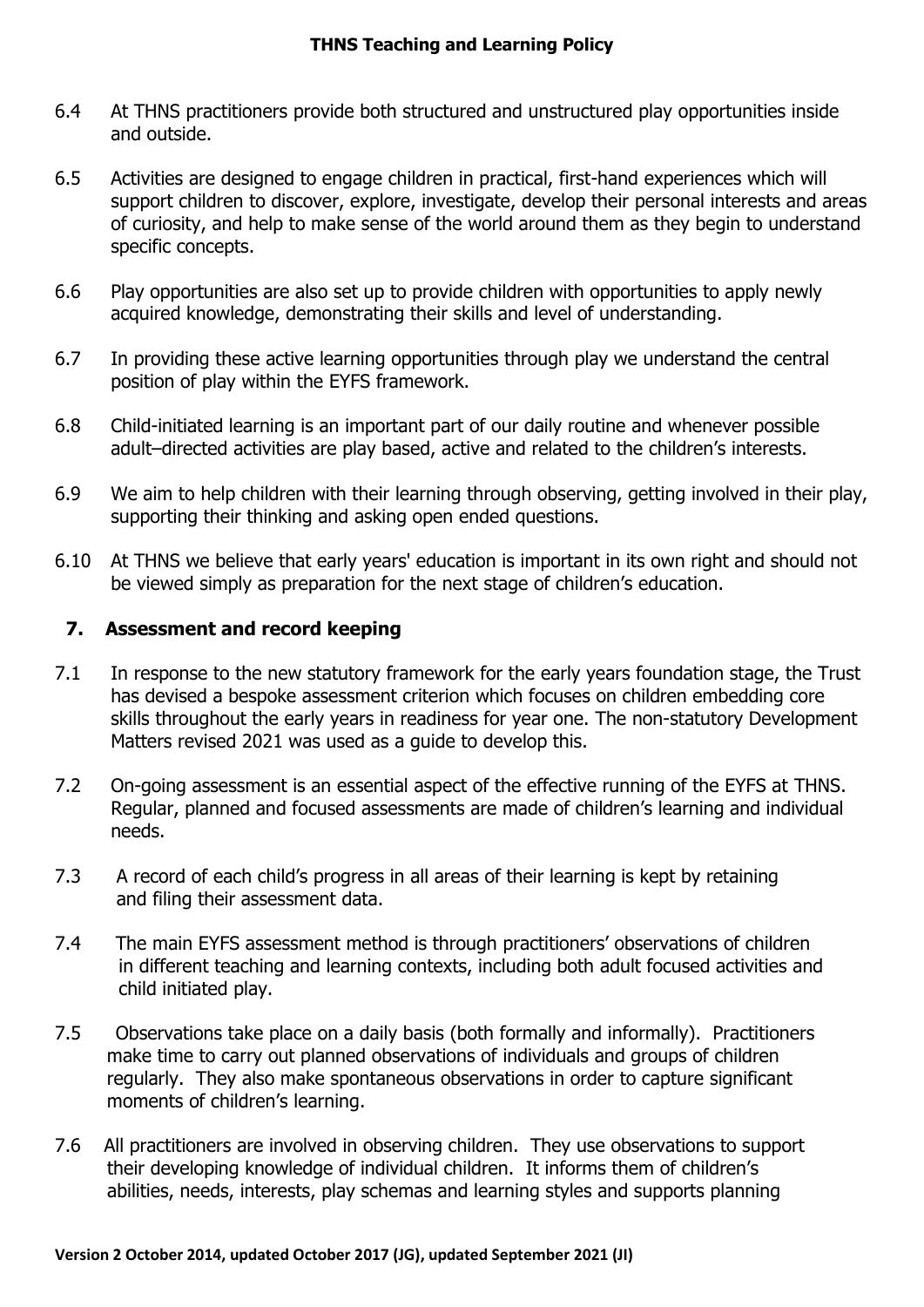#### **THNS Teaching and Learning Policy**

relevant learning opportunities for next steps and progress.

- 7.7 Assessments are updated at least once each term to track individual progress.
- 7.8 At the end of the year these assessments provide a summary of every child's development and learning achievements.
- 7.9 Within the first six weeks of entering the foundation stage, practitioners use the THNS assessment criterion to make baseline judgements about children's development across all areas of learning.
- 7.91 A written report is sent to each child's parents at the end of the summer term. It is a summative record of the child's yearly achievement and identifies targets for the child's next steps for learning.

## **8 Monitoring**

- 8.1 Senior leaders and teachers are responsible for monitoring teaching and learning in the EYFS.
- 8.2 This involves observing lessons, looking at children's work, checking planning, professional dialogue with practitioners and looking at data in order to ensure that we are providing the best for and expecting the best from our pupils.
- 8.3 We use the information gathered to inform future planning and identify particular strengths and weaknesses in our practice.

# **9 Planning**

- 9.1 Long term plans are informed by the non- statutory Development Matters revised 2021 document which suggests the skills and attributes required to achieve Early Learning Goals (ELG) in each curriculum area at the end of reception. We use this guidance to ensure that children leave THNS with the necessary skills for their onward journey.
- 9.2 All areas of learning and development are planned for and available to access within the setting. The learning opportunities provided include a range of adult focused and child initiated activities indoors and outdoors whenever possible.
- 9.3 Educational visits within the local community are also planned to support children's learning within the classroom and provide children with first-hand life experiences.

### **10 Parents and carers as partners**

10.1 At school we recognise the importance of establishing positive relationships with parents and carers, as highlighted in the EYFS framework. We understand that an effective partnership between school and home will have a positive impact on children's learning and development.